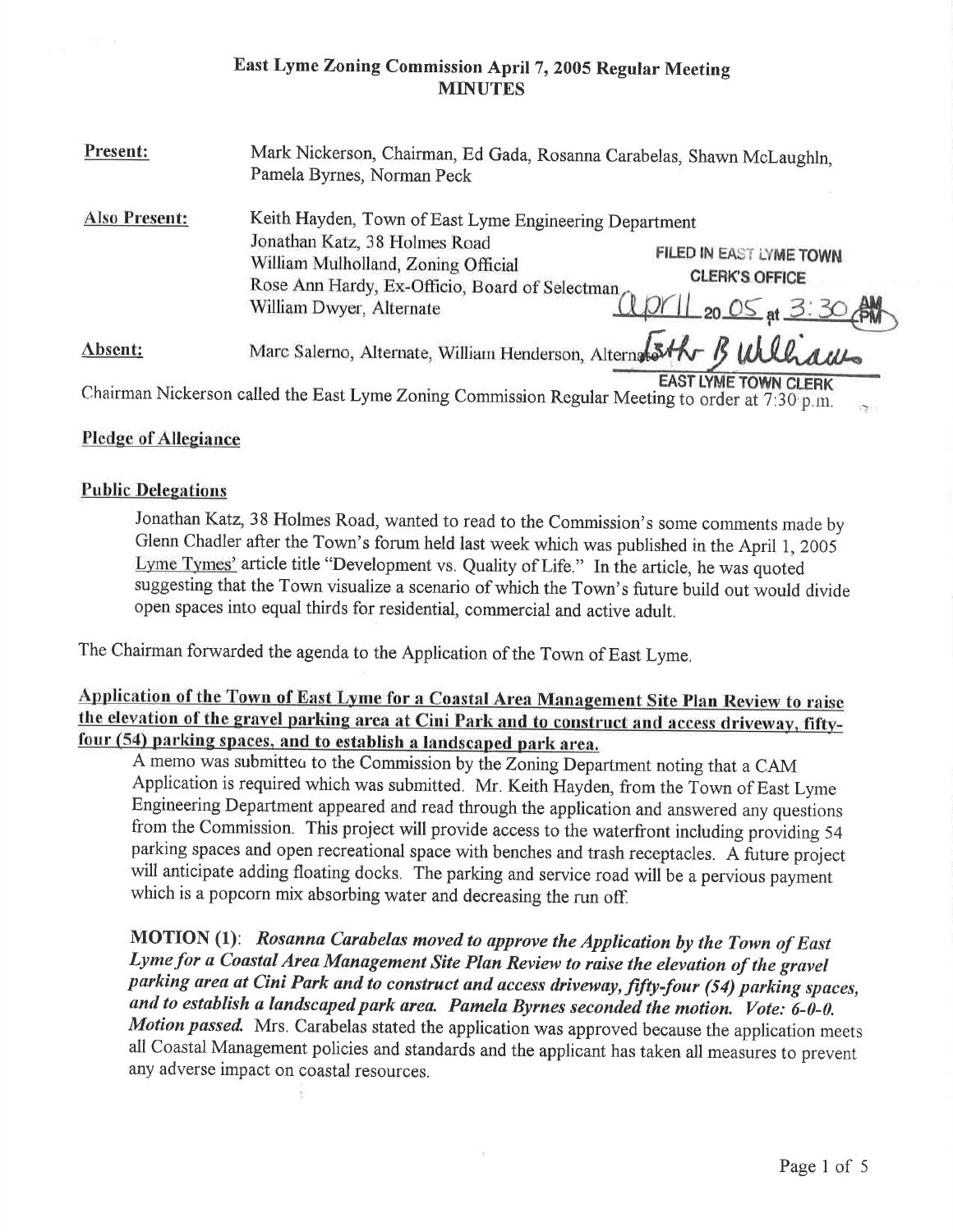APPlication of Kim Detuzzi for a Special Permit to operate an indoor gymnastics center at property identified in the application as 40 Industrial Park Road, Niantic, Connecticut, East Lyme Assessor"s Map 26.3. Lot 22.

Mark Nickerson appointed Alternate Mr. William Dwyer for this application in replace of Norman Peck.

Mr. Nickerson visited the site and the requirement of a sidewalk would not be appropriate. Mr. Mulholland commented that due to the limited space, it will also not be appropriate to require that the Town's regulated landscaping be followed. Rosanna Carabelas voiced her concern for the safety of the children walking from school to this site and suggested placing a time stipulation to this application reviewing safety concerns. Pamela Byrnes reinforced that the Commission can not hold the business owner responsible for street safety issues nor expect them to invest in a business with a stipulation in place.

MOTION (2): Pamela Byrnes moved to approve the Application by Kim Detuzzi for a Special Permit to operate an indoor gymnastics center at property identified in the application as 40 Industriul Park Road, Nianfic, Connecticut, Eust Lyme Assessor's Map 26.3, Lot 22 with sidewalk and landscape waivers. Alternate William Dwyer seconded the motion. Vote: 6-0-0. Motion passed

Mark Nickerson reinstated Regular Member Norman Peck.

Application of Debra Osso for a Special Permit to operate a fast food restaurant on property identified in the application as 221 Boston Post Road. East Lyme. Connecticut. The property is further identified in the application as East Lyme Assessor's Map 30.2. Lot 62.

Pamela Byrnes and also Mark Nickerson visited the site. This application was required to place three tables in her current restaurant. Three more parking spaces will be added on the right side of the building. Food is served through cafeteria style and there will be no drive through. Mr. Mulholland confirmed it complies with the regulations. Mr. Mulholland stated that a memo has been sent by the First Selectman to the U.S. Postal Service regarding parking and safety problems at the post office next door to this site.

MOTION (3): Pamela Byrnes moved to accept the Application by Debra Osso for a Special Permit to operate a fast food restaurant on property identified in the application as 221 Boston Post Road, East Lyme, Connecticut. The property is further identified in the application as East Lyme Assessor's Map 30.2, Lot 62. Rosanna Carubelas seconded the motion. Vote: 6-0-0. Motion passed

Application of Theodore A. Harris for Special Permit for golf course residential accessory use Pursuant to Section 12.1.4A of the East Lyme Zoning Regulations at property described in the application as 38 Holmes Road. East Lyme. Connecticut. East Lyme Assessor's Map 57.0. Lot 29.

Mark Nickerson called for a five minute break at 8:20 p.m.. Mr. Nickerson called the meeting back to order at 8:25 p.m.

Rosanna Carabelas read the following correspondence into the record.

Memorandum dated April 7,2005 from William Mulholland, East Lyme Zoning Official regarding Special Permit Application Walnut Hill Country Club, Holmes Road, East Lyme The memo reported the results of the public hearing on the application of the Walnut Hill Country Club's special permit. Two questions were raised concerning the validity of the existing permit and the density calculation.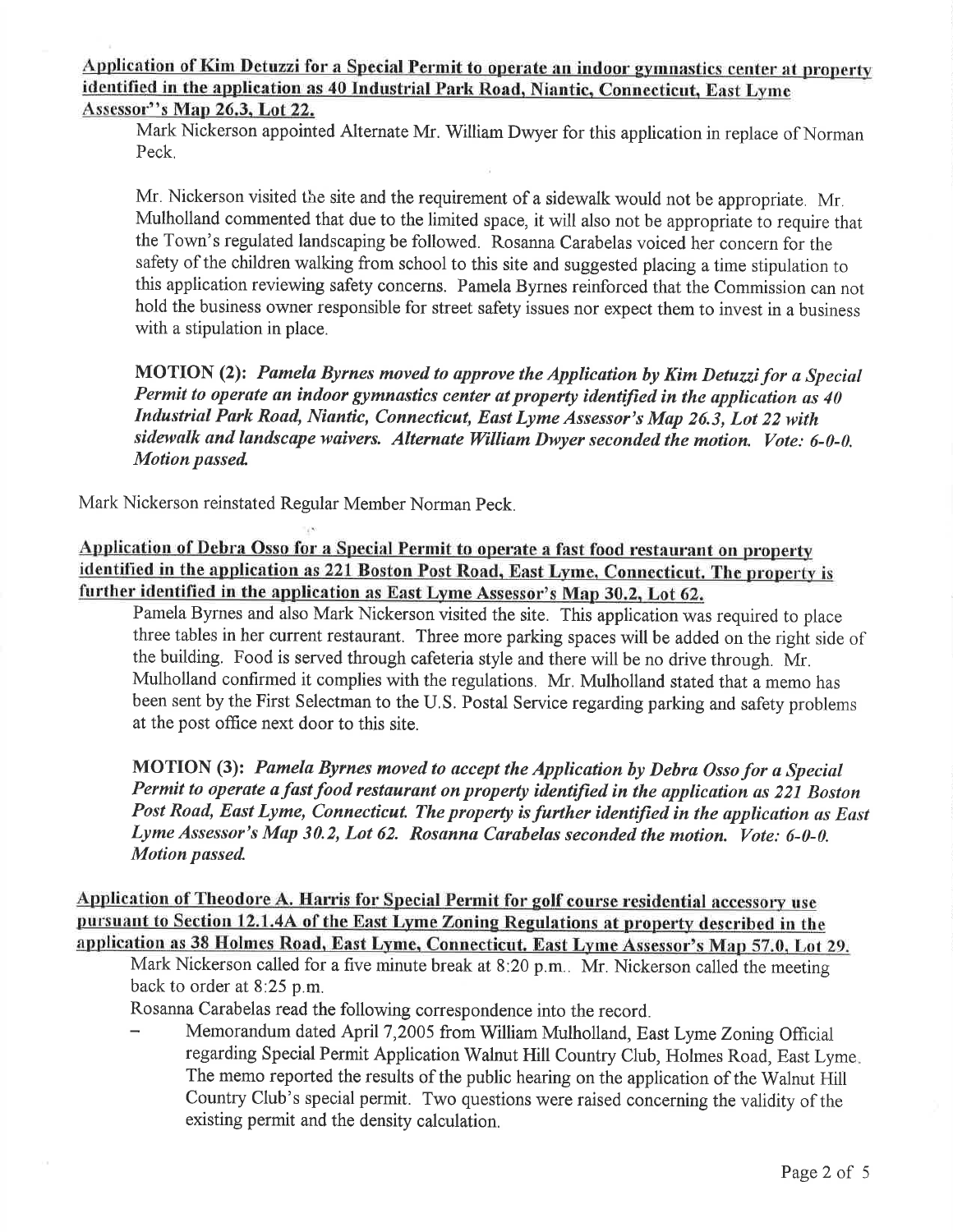This memorandum was submitted because there is time limits for beginning work on permits. Mr. Peck questioned a twelve month deadline. It was clarified that work had to begin within twelve months or an extension had to be taken. The minutes state that there has been two extensions.

The Commission confirmed the permit is still valid because all agreed that substantial work had been performed after review of the regulation's permit time requirements, submitted affidavits by the applicant attesting to the work (test holes, access roads, etc.) that has been performed and past minutes.

There was a discussion regarding the resident's concern for the increase of traffic on roads deemed and conditioned low-traffic and residential. There is 300 acres and activity will be doubled in this area. The applicant is requesting 80 units. Mr. Mulholland confirmed that 122.64 units are actually permitted on the SU site exclusive of the SU-E units. There was a discussion on the reduction's financial impact on the Applicant's plan.

MOTION (4): Norman Peck motioned to approve the Application by Theodore A. Harris for Special Permit for golf course residential accessory use pursuant to Section 12.1.4A of the East Lyme Zoning Regulations at property described in the application as 38 Holmes Road, East Lyme, Connecticut. East Lyme Assessor's Map 57.0, Lot 29 with the stipulation that the number of units be reduced to 40 units. Pamela Byrnes seconded the motion. Vote: 6-0-0. Normun Peck motioned to add the amendment to the original motion stating that the Applicant resubmit a revised site plan demonstrating compliance with the Zoning Regulations and bringing it before the Commission for their endorsement. Pamela Byrnes seconded the amendment. Vote: 6-0-0. Motion passed

Norman Peck stated the application complies with the Zoning Regulations and Plans of development and the reason for the reduction was the concern for the trafiic issues.

Mr. Mulholland said it will be published April 14, 2005 and effective on April 15, 2005.

Mark Nickerson returned to Item 2 on the original agenda.

## Approve the minutes of March L7. 2005 Regular Meeting

MOTION (5): Norman Peck moved to approve the minutes of the March 17, 2005 Regular Meeting. Pamela Byrnes seconded the motion. Vote: 4-0-2. Abstained: Ed Gada and Shawn McLaughlin. Motion passed

## Approve the minutes of March 17, 2005 Public Hearing II and  $\overline{III}$

 $MOTION$  (6): Norman Peck moved to approve the minutes of the March 17, 2005 Public Hearing II and III. Pamela Byrnes seconded the motion. Vote: 4-0-2. Abstained: Ed Gada and Shawn McLaughlin. Motion passed

# Approve the minutes of March  $17<sup>th</sup>$ , 2005 Public Hearing I

MOTION (7): Pamela Byrnes moved to approve the minutes from the Public Hearing L Rosanna Carabelas seconded the motion. Vote: 3-0-3. Abstained: Ed Gada, Norman Peck and Shawn McLaughlin. Motion passed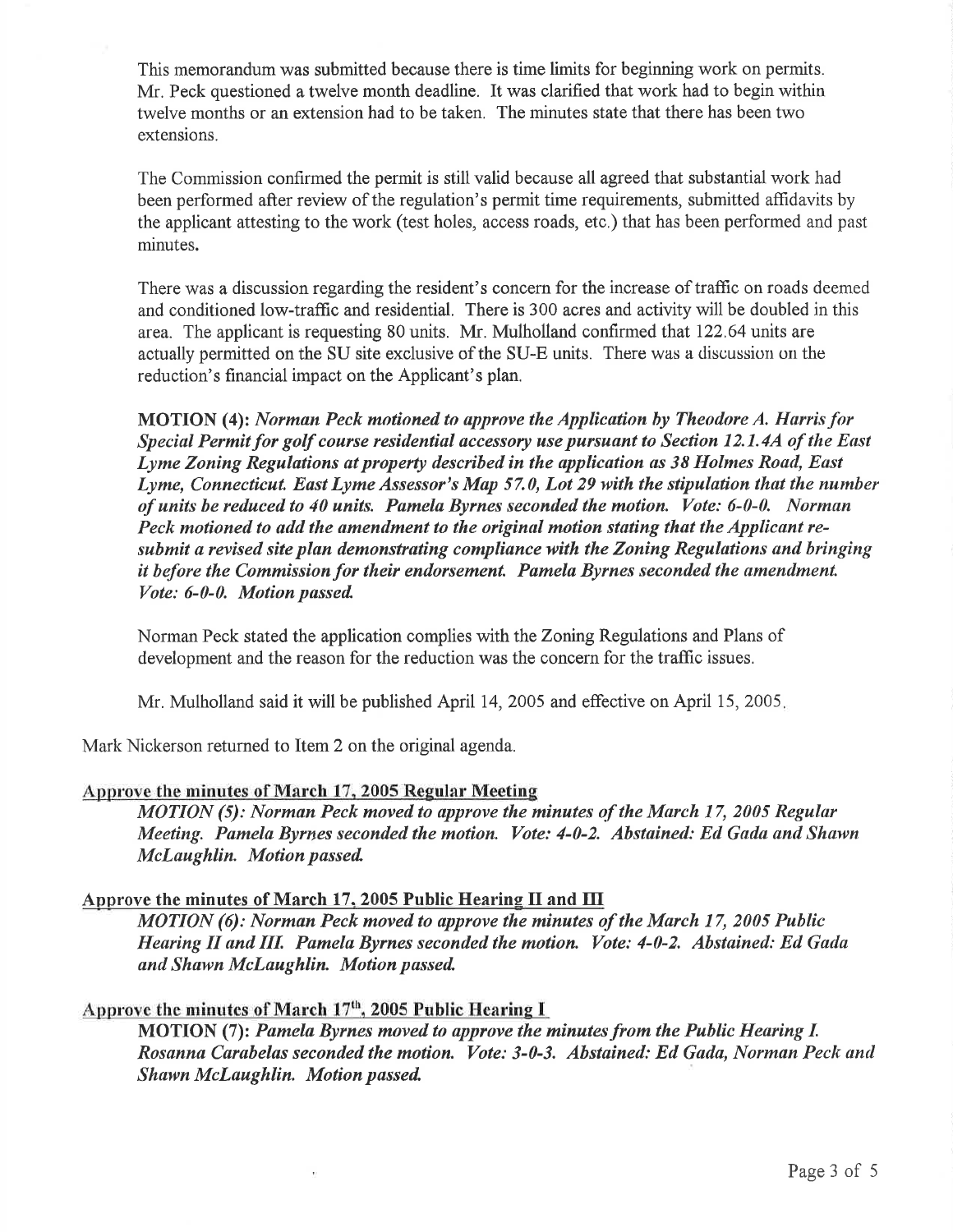#### Approve the minutes of March 3'd. 2005 Public Hearing I Tubled

# Approve the minutes of March 3, 2005 Regular Meeting

MOTION (8): Norman Peck moved to approve the March 3, 2005 Regular Meeting. Ed Gada seconded the motion. Vote: 3-0-3. Abstained: Pamela Byrnes, Rosanna Carabelas, and Shawn McLaughlin.

# Old Business:

# **Stormwater**

Mr Mulholland had a meeting with Mike Giannattasio, Director of Public Works and a staff engineer. A presentation should be made at a May meeting.

#### **Aquifer Protection**

Mr Mulholland had a meeting with Mike Giannattasio, Director of Public Works and a staff engineer. A presentation should be made at a May meeting.

#### Neighborhood Business Zone Sub-Committee (Members: Mr. Peck & Mrs. Byfnes)

Norman Peck reported that for two decades, the Plan of Development has recommended a transitional zone acting as a buffer between residential and commercial zones. The Committee has studied diflerent areas of the town and has identified streets and sections of streets for our consideration for potential Neighborhood Business Zones. Pamela Byrnes wanted to note the Committee's appreciation for the Zoning staff's assistance. The Commission reviewed the Committee's presentation. Rosanna Carabelas questioned if the Commission can legally enforce architectural design. Mr. Mulholland stated there is enabling legislation for village-assigned districts and that many districts have adopted some type of architectural review and implemented them and they have not been challenged. To have an architectural review board in a villageassigned district, the Town has to staffan architect. Norman Peck voiced that the Commission has concern of the impact and that instead of handling the zone change and the regulation at the same time just present the regulation for approval.

MOTION (9): Norman Peck moved to motion that the proposed written Neighborhood Business Zone regulation be presented for public hearing. Pamela Byrnes seconded. Vote: 6-0-0. Motion passed

#### New Business:

 $MOTION (10)$ : The Commission voted to place the application by Donald Bergeron for a Special Permit to construct a mixed-use building on Methodist Street, Assessor's Map 12.1, Lot 100 be placed on the agenda. Vote: 6-0-0. Motion passed.

Mr. Mulholland noted that the building on the corner of Methodist and Hope has been torn down. The Applicant received a variance to reconstruct a small building with a retail office and one apartment upstairs and he will need a special permit. Mark Nickerson asked Mr. Mulholland to schedule a public hearing.

Rosanna Carabelas is waiting back to hear from a representative from the Town of Vernon to obtain information about a sidewalk fund. Ed Gada noted that so many application have been passed with sidewalk waivers and a contribution could of been made to a fund.